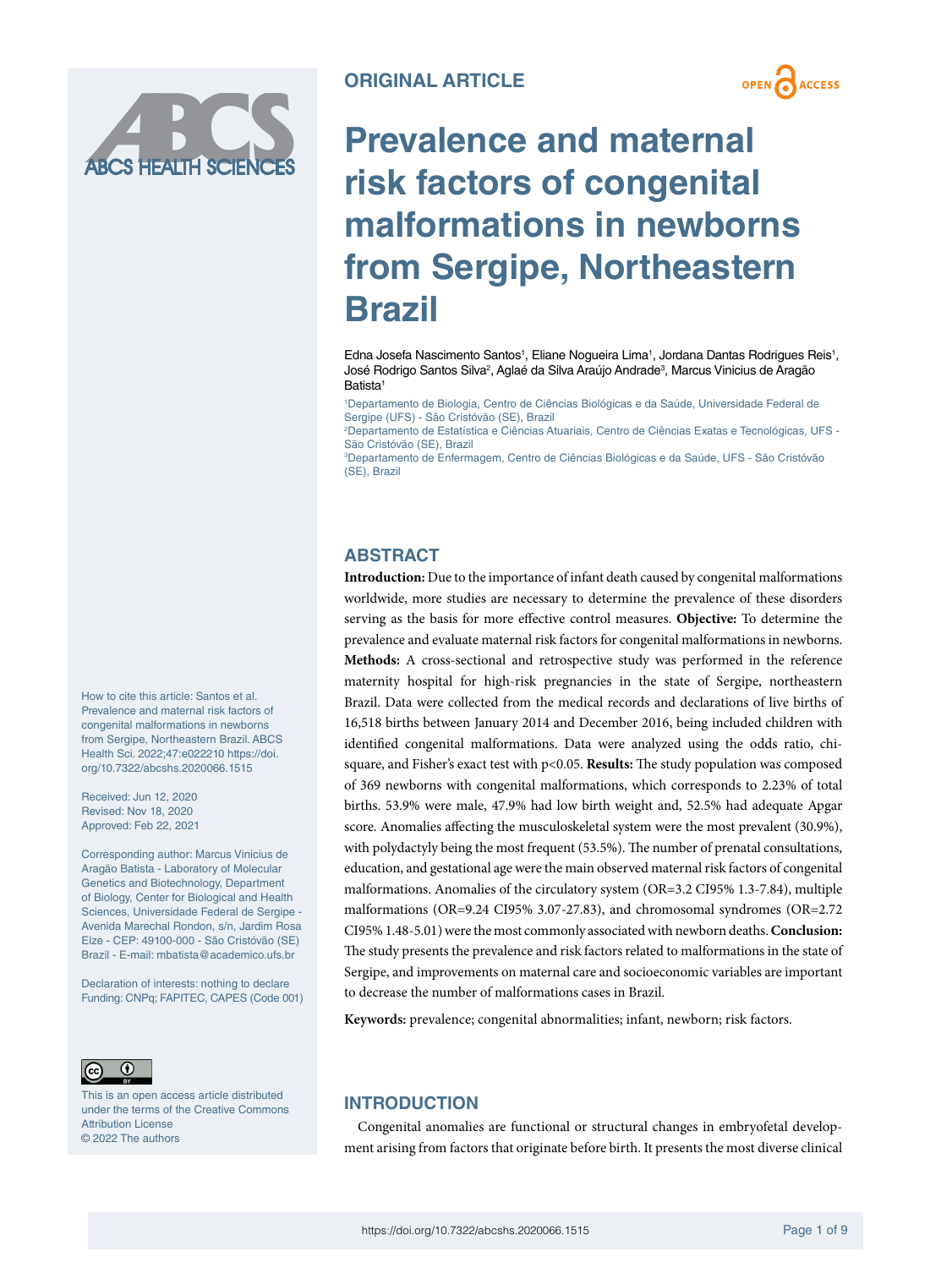manifestations, from mild dysmorphia to complex defects of organs or extremely rare body segments, composing syndromes of genetic, environmental, or unknown causes<sup>1,2</sup>.

Worldwide 2–5% of newborns have some detectable malformation at birth. Around 70% of these malformations have an unknown etiology, and approximately one-quarter have a genetic origin, of which 10-15% are related to chromosomal abnormalities<sup>1</sup>. The congenital infection caused by several infectious agents is also related to anomalies in newborns, such as the Zika virus, which became a public health emergency, and was associated with microcephaly cases and other central nervous system disorders<sup>3</sup>.

With the reduction in infant mortality rate caused by infectious, parasitic, and respiratory diseases, deaths related to congenital anomalies have increased considerably. In this context, developed countries report the highest number of deaths caused by such pathologies. In the United States, in 2017, congenital malformations accounted for 21% of infant deaths<sup>4</sup>. In Brazil, congenital malformations were the second highest cause of infant mortality in children under one year of age in 2014, which corresponded to 22% of infant deaths<sup>5</sup>.

Congenital malformations can be classified as isolated or associated, and as of major or minor clinical importance. Those classified as of major clinical importance are related to serious anatomical, functional, or aesthetic defects that can lead to death, and usually require surgeries. Malformations of less clinical importance are not serious complications, are not life-threatening to the newborn, and do not usually require surgical intervention $^6$ .

Although the etiology of congenital anomalies is still complex, it is known that they can be influenced by genetic (disorder in a single or multiple genes, and chromosomal aberrations), environmental (exposure to teratogens), or multifactorial factors (genetic and environmental)<sup>3,7,8</sup>. Other predisposing factors may be related to gender, maternal age, lifestyle habits, the presence of pathologies such as diabetes mellitus, hypertension, hypothyroidism, infectious diseases during pregnancy, and a lack of adequate postnatal care9,10. Specifically in Northeastern Brazil, the patients with congenital malformations have reported difficulties with accessing clinical genetics services, as they are mostly concentrated in the South and Southeast regions of Brazil, as well as poor laboratory support, and the absence of reference and counter-reference healthcare systems<sup>11</sup>.

In the state of Sergipe, there have only been a few studies discussing congenital malformations with a very limited sample size, which demonstrates the relevance of wider and more detailed studies<sup>12,13</sup>. In this context, and due to the importance of infant death caused by congenital malformations worldwide, more studies are necessary to determine the prevalence of these disorders serving as the basis for more effective control measures.

Therefore, this study was aimed to determine the prevalence and evaluate maternal risk factors for congenital malformations

in newborns, which could help to improve the evaluation of primary prevention about the reduction in cases of malformations and the quality of care for the integral continuity of the treatment of malformed newborns.

#### **METHODS**

This is a cross-sectional, retrospective, exploratory, and documentary study, with a quantitative approach. Data collection was performed at the Medical and Statistical Archive Service of the reference Maternity Hospital of high complexity in the city of Aracaju, State of Sergipe, northeastern Brazil. Female users of the Brazilian Unified Health System (SUS) who live in urban and rural areas of all cities of the state of Sergipe, including the neighboring states such as Bahia and Alagoas, and have high-risk pregnancies, or pathologies such as hypertension, diabetes, heart disease, and preterm labor, attend this maternity hospital.

Data were collected from 369 medical records and declarations of live births of newborns with any congenital malformation between January 2014 and December 2016. There were a total of 16,518 births between January 2014 and December 2016 at the reference high-risk maternity. All available medical records and live birth statements were evaluated, and 369 had a description of any congenital anomaly, which corresponds to 2.23%. The analysis of the medical records and the declarations of live births were manually performed, indistinctly. However, it was possible to observe a high level of missing or ignored information in the medical records, especially in the declaration of live births.

The International Classification of Diseases (ICD10) was used as a reference to classify congenital anomalies in the body systems, along with whether they were isolated or associated, as well as their clinical importance. The selected variables for the analysis were related to congenital defects (type of malformation and classification), mothers (age, residence, maternal schooling, pathology), gestations (prenatal care, gestational age, and gestation type), neonates (gender, weight at birth and Apgar score at 1st and 5th minutes, newborn evolution), and birth type (vaginal or cesarean). Apgar score between 7 and 10 at 1st and 5th minutes was considered adequate, and <7 inadequate.

According to the recommendations of the Brazilian Ministry of Health, an ideal prenatal was considered when the pregnant woman has had six or more consultations. In addition, the criteria for defining the newborn's weight was newborns with a weight of less than 2,500 g being considered to have a low birth weight. This criterion includes both preterm and full-term newborns with delayed intrauterine growth. The newborns considered to have high weight, on the other hand, are those born weighing more than 4,000 g. Any pathology, chronic or infectious, reported in the medical records, whether previous or developed during pregnancy, and which could affect the baby's development, was taken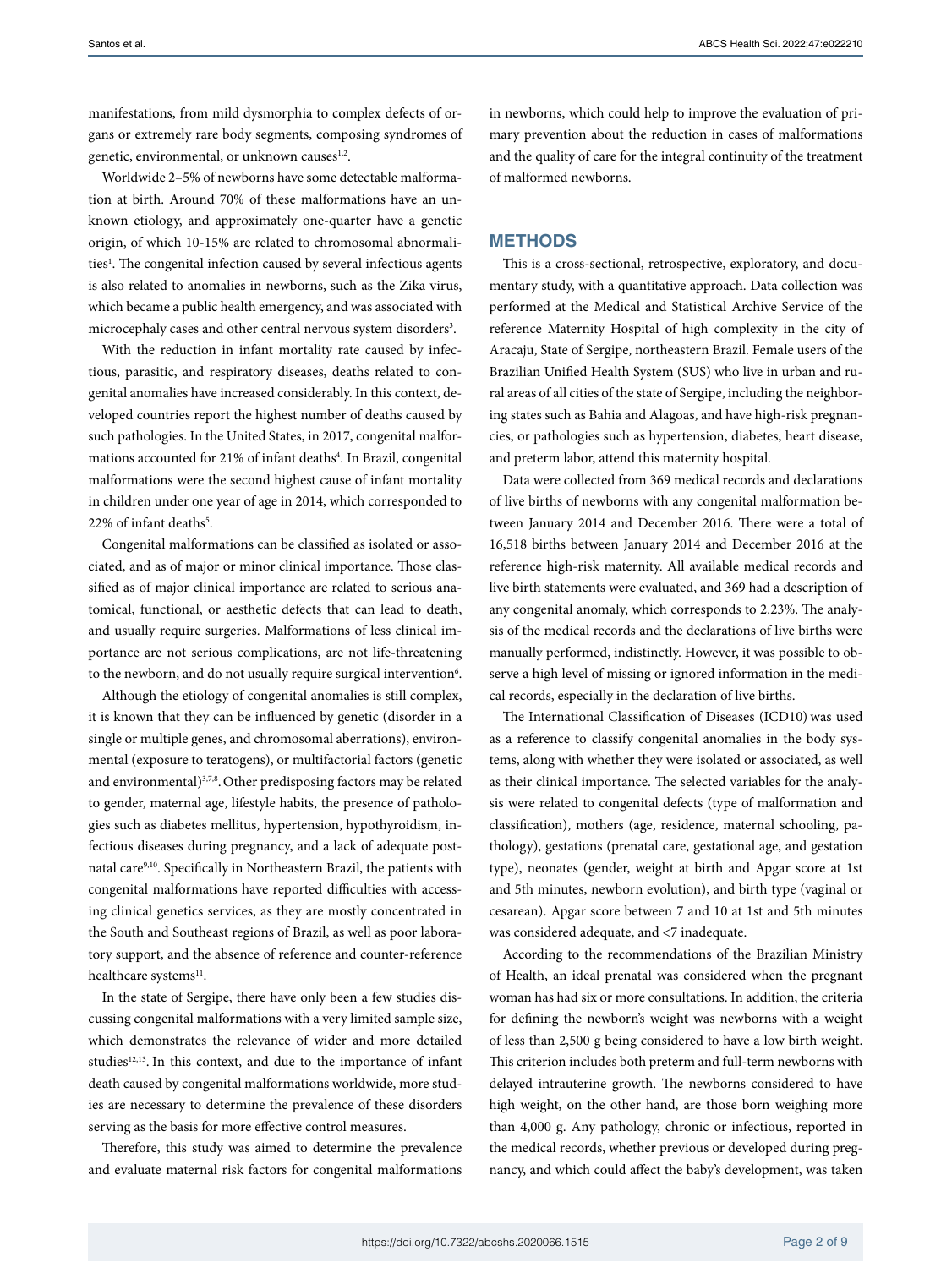into account. However, in the analysis, we grouped these conditions into present or absent. In addition, term birth was defined as between 37 and 41 weeks of gestation.

Nominal and ordinal qualitative variables were obtained with data analysis performed in two ways. A univariate descriptive analysis was performed categorizing the extracted data with the respective frequencies and percentages. A bivariate analysis was also performed crossing the variables related to body systems with other variables referring to mothers and children. In the second analysis, Chi-Square<sup>14</sup> and Fisher's exact tests were used<sup>15</sup> with 5% significance as the decision threshold. The Odds Ratio  $(OR)^{16}$  was also calculated. The program used was R version 3.3.2.

The study followed all of the ethical precepts of Resolution 466/2012 of the Brazilian National Health Council and it was approved by the Research Ethics Committee of the Universidade Federal de Sergipe (CAAE: 63197816.6.0000.5546).

#### **RESULTS**

Nine body systems were affected by congenital malformations and several newborns presented multiple malformations. It was not possible to classify some malformations, so these are noted as "others".

In 2014, malformations of the musculoskeletal system were the most prevalent (36.63%), followed by the central nervous system (27.72%). In 2015, malformations of the musculoskeletal (29.79%) and the central nervous (29.79%) systems were the most prevalent. In addition, in 2016, malformations of the nervous system (28.35%) were more prevalent than those which affect the musculoskeletal system (27.56%). The malformations that affected the other systems varied throughout the years, as shown in Figure 1.

In addition, the annual distribution of the prevalence of types of congenital malformations is shown in Table 1. It can be seen that, in the annual distribution by systems, the most prevalent anomaly for the musculoskeletal system in 2014 was malformations of the upper and lower limbs. In 2015 and 2016, polydactyly was the most prevalent anomaly. The most prevalent anomaly for the nervous system in 2014 was hydrocephaly. In this system, microcephaly was the most prevalent in 2015 and 2016 (Table 1).

In the analysis of maternal age, it was observed that the predominant age group was between 13 and 53 years old, with a mean age of 26.22 (±7.67). The average number of prenatal visits was 6.13 (±3.05). Tables 2, 3, and 4 describe the data distribution with percentage, OR, and p, according to the congenital malformation categories and maternal variables.

It was possible to observe that illiteracy was one of the main maternal factors associated with musculoskeletal (OR=2.3 CI95% 0.17-30.6), nervous (OR=1.06 CI95% 0.16-7.06), reproductive (OR=1.47 CI95% 0.12-17.21), cleft lip and palate (OR=4.8 CI95% 0.26-90.3) and chromosomal (OR=1.05 CI95% 0.1-11.56) malformations. However, only in the musculoskeletal anomalies was this association significant (p=0.0337).

The pathologies of the circulatory system were 3.2 (CI95% 1.3- 7.84) times more associated with neonatal death, as 63.64% of newborns with these diseases died (p=0.015). Associating newborn variables and clinical importance with congenital anomalies, it was observed that 82.61% of newborns with multiple



Figure 1: Temporal distribution of congenital malformations among live births in a reference maternity hospital organized by body system or structure affected. Sergipe, Brazil, 2014-2016.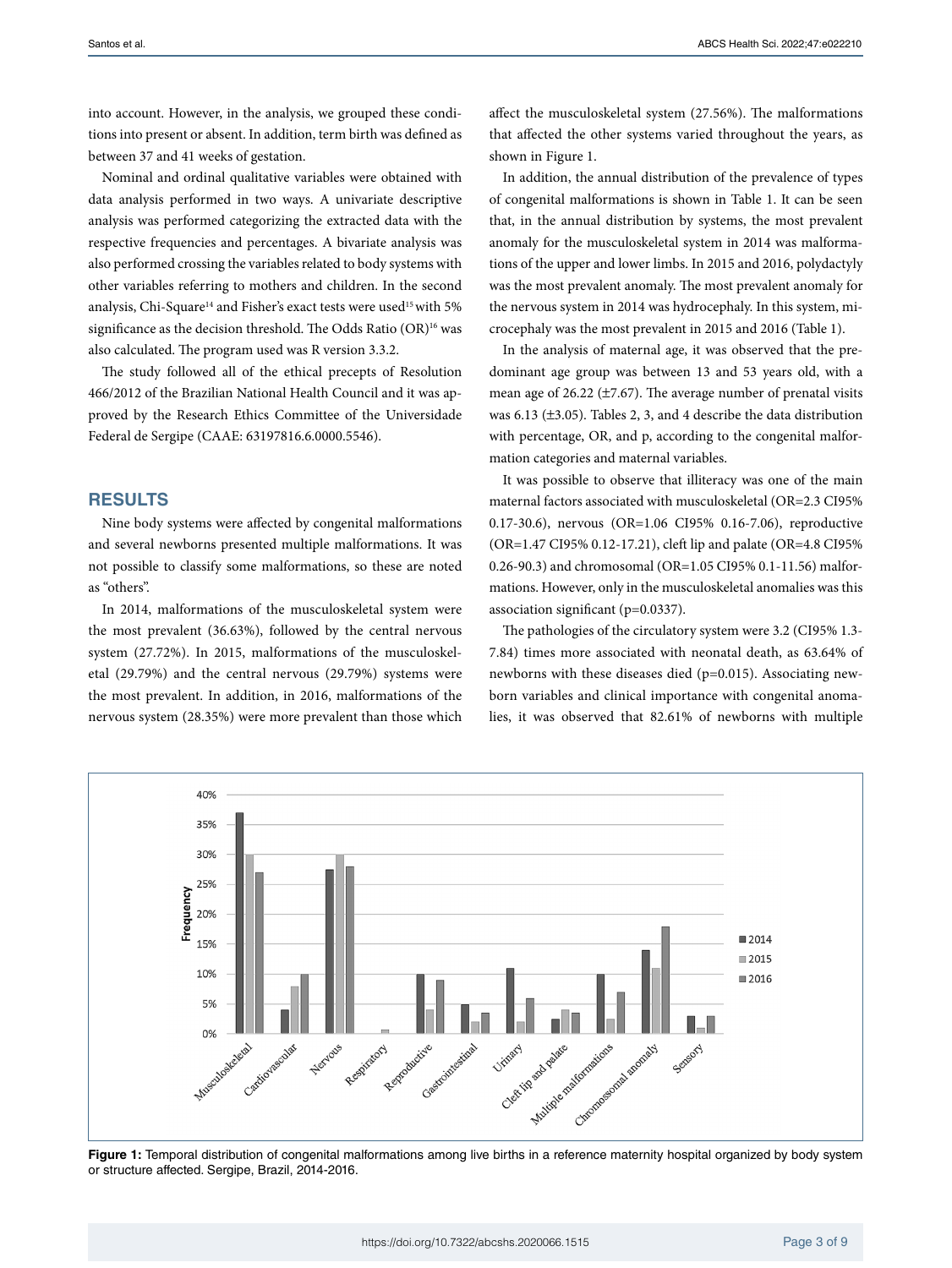| <b>Affected Body System</b> | 2014                                                    |               | 2015                            |              | 2016                            |              |  |
|-----------------------------|---------------------------------------------------------|---------------|---------------------------------|--------------|---------------------------------|--------------|--|
| <b>Type</b>                 |                                                         | N(%           | <b>Type</b>                     |              | <b>Type</b>                     | N(%)         |  |
| Musculoskeletal             | <b>Malformations</b><br>of the upper and<br>lower limbs | 27/37 (73.0)  | Polydactyly                     | 17/42 (40.4) | Polydactyly                     | 18/35 (51.4) |  |
| Central nervous system      | Hydrocephalus                                           | 7/28(25.0)    | Microcephaly                    | 36/42 (85.7) | Microcephaly                    | 14/36 (38.9) |  |
| Chromosomal abnormalities   | Down's syndrome                                         | 4/14(28.6)    | Unspecified genetic<br>syndrome | 8/16(50.0)   | Unspecified genetic<br>syndrome | 9/23(39.1)   |  |
| Urinary system              | Polycystic kidneys                                      | $5/11$ (45.5) | Kidney malformation             | 2/3(66.7)    | Polycystic kidneys              | 4/7(57.1)    |  |
| Digestive system            | Anal imperforation                                      | 2/5(40.0)     | Esophageal atresia              | 2/3(66.7)    | Anal imperforation              | 3/5(60.0)    |  |
| Circulatory system          | Unspecified<br>cardiopathy                              | 3/4(75.0)     | Unspecified cardiopathy         | 6/12(50.0)   | Unspecified cardiopathy         | 7/13(53.8)   |  |
| Reproductive system         | Hypospadias                                             | 7/10 (70.0)   | Hypospadias                     | 3/6(50.0)    | Hypospadias                     | 6/12(50.0)   |  |

**Table 1:** Annual distribution of the most prevalent congenital malformation among live births in a reference maternity hospital organized by body system. Sergipe, Brazil, 2014-2016.

malformations evolved to death, with statistical significance shown between these variables ( $p=0.000$ ). Infants with multiple malformations were 9.24 (CI95% 3.07-27.83) times more likely to evolve to death (Table 4). Chromosomal syndromes were also significantly associated with infant death (p=0.001), of which 58% of patients died. Infants with chromosomal syndromes were 2.72 (CI95%: 1.48-5.01) more likely to be associated with infant death (Table 4).

#### **DISCUSSION**

The prevalence of congenital malformations found in this study was similar to those found in the states of Rio de Janeiro and Ceará<sup>17,18</sup>. However, the prevalence of congenital malformations in Sergipe was higher than the one found in the states of Maranhão (0.5%) and Paraíba (0.7%)<sup>10,19</sup>. Of particular relevance is the fact that the prevalence in the state of Sergipe was lower than the prevalence in a high complexity nursery in São Paulo (6%)<sup>2</sup>. These findings point to a differentiated regional distribution of congenital anomalies in Brazil, which highlights the importance of novel studies that aim to assess the main causes of these. From this perspective, this study helps to increase the knowledge of congenital malformations in newborns and its risk factors in Sergipe to serve as the basis for new public health policies.

Data reported in Africa and Asia show that the musculoskeletal system was the most prevalent system affected by congenital malformations<sup>20</sup>. Similar results were reported in the state of São Paulo and three tertiary-level hospitals in Northeastern Brazil, with a prevalence of approximately 30%<sup>21,22</sup>. In Sergipe, the main system affected by congenital malformations was the musculoskeletal system, corresponding to 30.89% of the cases, with emphasis on polydactyly. The predominance of musculoskeletal malformations may be related to an easier diagnosis since they are visible upon physical examination at birth<sup>22</sup>. Although this bias may occur, our results agree with those of other geographical regions, showing consistency with that which is observed worldwide.

In a Brazilian study conducted from 2000-2015, it was observed that the number of live births with microcephaly was stable until 201423. However, in October 2015, there was an unexpected increase in the number of cases. The highest prevalence, 71% of the cases, was recorded in the Northeastern region, with emphasis on the states of Pernambuco, Sergipe, and Paraíba<sup>23</sup>. In this study, the central nervous system was the second most affected system by congenital malformations, with microcephaly being particularly prevalent, which confirms the current Brazilian scenario associated with the sudden increase in the number of cases of microcephaly due to Zika virus infections. However, it is interesting to note that microcephaly was not present in another study carried out in Sergipe in 2015<sup>12</sup>.

We have observed that the mean maternal age in the assessed population was 26.22 years. In addition, a relationship of maternal age with urinary tract anomalies and chromosomal syndromes was found. In contrast, one study reported that the extremes of childbearing age could also be a risk factor for abnormal development of the fetus; advanced maternal age has been reported to increase the risk of chromosomal abnormalities<sup>22</sup>. Although the mean maternal age was not high in this study, other factors may be responsible for the observed malformations, rather than maternal age.

In this study, most of the pregnant women came from the urban zone and attended elementary school. Low schooling negatively influences socioeconomic conditions and, consequently, results in nutritional deficiency which may lead to the occurrence of fetal malformations<sup>24</sup>. In addition, it has already been shown that the level of maternal education is a factor that contributes to obtaining prenatal care<sup>25</sup>. Also, an association between illiteracy and exposure to teratogens has been shown, pointing to the increased vulnerability to birth defects in newborns of illiterate women<sup>3</sup>. Therefore, the greater the level of maternal education, the better the understanding of the need to follow up the pregnancy will be, and their vulnerability to exposure to teratogens will be lower, which could decrease the number of cases born with an anomaly<sup>25</sup>.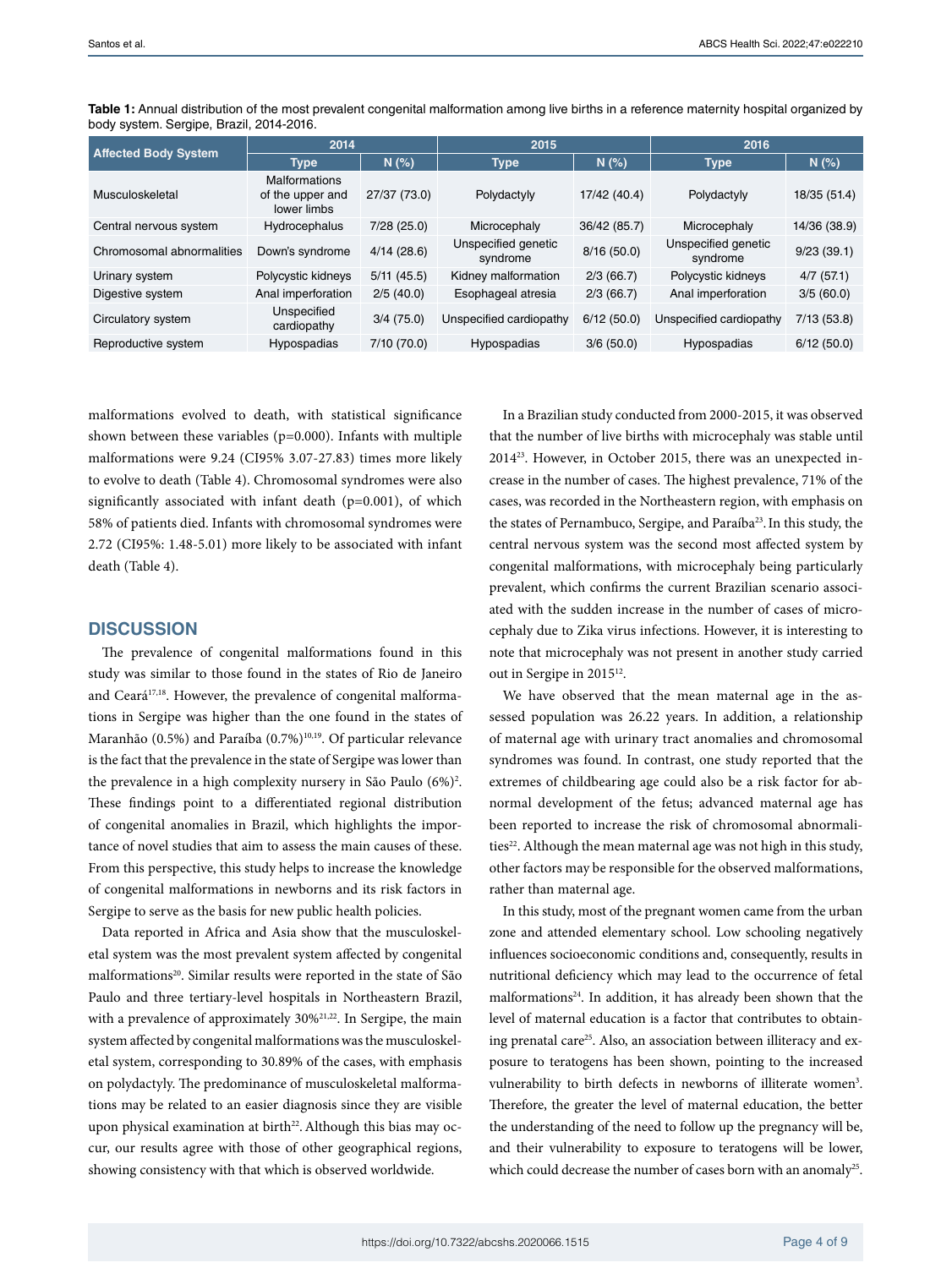|                                         | <b>Cardiovascular</b><br><b>Total</b> |                      |                                               | <b>Musculoskeletal</b> |             |                         | <b>Nervous</b> |             |                             |          |
|-----------------------------------------|---------------------------------------|----------------------|-----------------------------------------------|------------------------|-------------|-------------------------|----------------|-------------|-----------------------------|----------|
| <b>Variables</b>                        | N(%)                                  | N(%)                 | <b>OR (CI95)</b>                              | p                      | N(%)        | <b>OR (CI95)</b>        | p              | N(%)        | <b>OR (CI95)</b>            | p-value  |
| Age                                     |                                       |                      |                                               |                        |             |                         |                |             |                             |          |
| $<$ 15                                  | 6(1.69)                               | 0(0.00)              |                                               |                        | 3(2.65)     | 2.22 (0.43-11.44)       |                | 4(3.81)     | 5.44 (0.96-30.87)           |          |
| 15-24                                   |                                       |                      | 158 (44.51) 9 (34.62) 0.57 (0.24-1.35)        | 0.6075                 | 47 (41.59)  | $0.94(0.58-1.54)$       | 0.4778         |             | 48 (45.71) 1.19 (0.72-1.95) | 0.2246   |
| $>35$                                   | 46 (12.96)                            |                      | 3 (11.54) 0.65 (0.18-2.38)                    |                        | 18 (15.93)  | 1.43 (0.72-2.84)        |                |             | 14 (13.33) 1.19 (0.57-2.46) |          |
| 25-35                                   | 145 (40.85) 14 (53.85)                |                      | 1.00                                          |                        | 45 (39.82)  | 1.00                    |                | 39 (37.14)  | 1.00                        |          |
| Residence                               |                                       |                      |                                               |                        |             |                         |                |             |                             |          |
| Rural                                   | 111 (32.36)                           | 6(24)                | $0.64(0.25-1.65)$                             | 0.4801                 | 36 (33.64)  | $1.09(0.67-1.77)$       | 0.8278         |             | 36 (35.64) 1.23 (0.76-2.01) | 0.4760   |
| Urban                                   | 232 (67.64)                           | 19 (76)              | 1.00                                          |                        | 71 (66.36)  | 1.00                    |                | 65 (64.36)  | 1.00                        |          |
| Maternal schooling                      |                                       |                      |                                               |                        |             |                         |                |             |                             |          |
| Illiterate                              | 6(1.85)                               | 0(0)                 |                                               |                        | 1(0.98)     | $2.3(0.17-30.6)$        |                | 2(2.04)     | $1.06(0.16 - 7.06)$         |          |
| Elementary<br>school                    | 155 (47.69)                           | 5 (20.83)            | $0.18(0.04-0.7)$                              | 0.0190                 | 53 (51.96)  | 5.98 (1.36-26.32)       | 0.0337         | 53 (54.08)  | $1.1(0.45-2.73)$            | 0.3712   |
| High school                             | 139 (42.77) 15 (62.5)                 |                      | $0.64(0.19-2.1)$                              |                        | 46 (45.1)   | 5.69 (1.29-25.18)       |                | 35 (35.71)  | $0.72(0.28-1.8)$            |          |
| Graduate                                | 25 (7.69)                             | 4(16.67)             | 1.00                                          |                        | 2(1.96)     | 1.00                    |                | 8(8.16)     | 1.00                        |          |
| Prenatal care                           |                                       |                      |                                               |                        |             |                         |                |             |                             |          |
| Ideal                                   |                                       |                      | 169 (48.99) 10 (43.48) 0.9 (0.38-2.11)        |                        | 53 (52.48)  | 1.47 (0.91-2.36)        |                |             | 40 (41.67) 0.78 (0.48-1.26) |          |
| Not ideal                               | 144 (41.74) 13 (56.52)                |                      | 1.00                                          | 0.9718                 | 48 (47.52)  | 1.00                    | 0.1433         | 56 (58.33)  | 1.00                        | 0.3672   |
| Gestational age                         |                                       |                      |                                               |                        |             |                         |                |             |                             |          |
| To term                                 |                                       |                      | 206 (56.44) 13 (46.43) 1.13 (0.52-2.46)       |                        | 55 (48.67)  | $1.35(0.86-2.11)$       |                |             | 36 (33.96) 0.57 (0.36-0.91) |          |
| Preterm                                 | 159 (43.56) 15 (53.57)                |                      | 1.00                                          | 0.9044                 | 58 (51.33)  | 1.00                    | 0.2284         | 70 (66.04)  | 1.00                        | 0.0245   |
| Gestation type                          |                                       |                      |                                               |                        |             |                         |                |             |                             |          |
| Twin                                    | 14 (3.92)                             | 1(3.7)               | $0.94(0.12 - 7.45)$                           |                        | 7(6.25)     | 2.27 (0.78-6.62)        |                | 3(2.86)     | $0.64(0.18-2.36)$           |          |
| Single                                  | 343 (96.08) 26 (96.3)                 |                      | 1.00                                          | >0.9999                | 105 (93.75) | 1.00                    | 0.2155         | 102 (97.14) | 1.00                        | 0.7654   |
| Birth type                              |                                       |                      |                                               |                        |             |                         |                |             |                             |          |
| Cesarean                                |                                       |                      | 201 (55.68) 16 (59.26) 1.17 (0.53-2.6)        |                        | 55 (50.00)  | $0.72(0.46-1.13)$       |                |             | 63 (59.43) 1.24 (0.78-1.97) |          |
| Vaginal                                 | 160 (44.32) 11 (40.74)                |                      | 1.00                                          | 0.8509                 | 55 (50.00)  | 1.00                    | 0.1859         | 43 (40.57)  | 1.00                        | 0.4181   |
| Pathology                               |                                       |                      |                                               |                        |             |                         |                |             |                             |          |
| No                                      | 213 (64.16)                           | 10(40)               | $1.21(0.53-2.79)$                             | 0.8151                 | 32 (30.48)  | $0.71(0.43-1.16)0.2063$ |                |             | 39 (38.61) 1.19 (0.73-1.93) |          |
| Yes                                     | 119 (35.84)                           | 15(60)               | 1.00                                          |                        | 73 (69.52)  | 1.00                    |                | 62 (61.39)  | 1.00                        | 0.5675   |
| Gender                                  |                                       |                      |                                               |                        |             |                         |                |             |                             |          |
| Female                                  |                                       |                      | 156 (43.94) 11 (40.74) 0.87 (0.39-1.93)       |                        | 42 (37.84)  | $0.69(0.44-1.1)$        |                | 50 (48.54)  | $1.3(0.82 - 2.06)$          |          |
| Male                                    | 199 (56.06) 16 (59.26)                |                      | 1.00                                          | 0.8830                 | 69 (62.16)  | 1.00                    | 0.1476         | 53 (51.46)  | 1.00                        | 0.3180   |
| Weight at birth                         |                                       |                      |                                               |                        |             |                         |                |             |                             |          |
| low                                     |                                       |                      | 177 (48.36) 9 (33.33) 0.6 (0.25-1.43)         |                        | 57 (50.00)  | $1.03(0.66 - 1.62)$     |                |             | 45 (42.86) 0.72 (0.45-1.15) |          |
| adequate                                |                                       |                      | 171 (46.72) 4 (14.81) 3.2 (0.93-11.05) 0.0347 |                        | 3(2.63)     | $0.43(0.12-1.56)$       | 0.4265         | 5(4.76)     | 0.81 (0.28-2.39) 0.3793     |          |
| high                                    |                                       | 18 (4.92) 14 (51.85) | 1.00                                          |                        | 54 (47.37)  | 1.00                    |                | 55 (52.38)  | 1.00                        |          |
| Apgar score at 1st and 5th minute       |                                       |                      |                                               |                        |             |                         |                |             |                             |          |
| Adequate                                |                                       |                      | 194 (54.65) 10 (37.04) 0.69 (0.31-1.55)       | 0.4828                 | 58 (52.25)  | $1.5(0.95-2.35)$        | 0.0997         | 42 (40)     | $0.73(0.46-1.17)$           | 0.2317   |
| Inadequate 161 (45.35) 17 (62.96)       |                                       |                      | 1.00                                          |                        | 53 (47.75)  | 1.00                    |                | 63 (60)     | 1.00                        |          |
| Malformation classification             |                                       |                      |                                               |                        |             |                         |                |             |                             |          |
| Associated                              |                                       |                      | 169 (45.80) 12 (41.38) 0.82 (0.38-1.78)       | 0.7615                 | 57 (50.00)  | $1.28(0.82 - 1.99)$     | 0.322          |             | 47 (44.34) 0.92 (0.59-1.45) | 0.8089   |
| Isolated                                | 200 (54.2) 17 (58.62)                 |                      | 1.00                                          |                        | 57 (50.00)  | 1.00                    |                | 59 (55.66)  | 1.00                        |          |
| Classification of clinical malformation |                                       |                      |                                               |                        |             |                         |                |             |                             |          |
| Greater<br>importance                   | 298 (80.98) 28 (96.55)                |                      | 7.16 (0.96-<br>53.52)                         |                        | 69 (60.53)  | $0.17(0.1-0.29)$        |                | 106 (100)   | $\overline{\phantom{a}}$    | < 0.0001 |
| Lesser<br>importance                    | 70 (19.02)                            | 1 (3.45)             | 1.00                                          | 0.0247                 | 45 (39.47)  | 1.00                    | < 0.0001       | 0(0)        | 1.00                        |          |
| Newborn evolution                       |                                       |                      |                                               |                        |             |                         |                |             |                             |          |
| Discharge                               | 218 (62.82) 14 (63.64)                |                      | $3.2(1.3 - 7.84)$                             |                        | 39 (34.82)  | $0.86(0.54-1.38)$       |                |             | 32 (31.68) 0.71 (0.44-1.16) |          |
| Death                                   | 129 (37.18) 8 (36.36)                 |                      | 1.00                                          | 0.0153                 | 73 (65.18)  | 1.00                    | 0.6117         | 69 (68.32)  | 1.00                        | 0.2171   |

**Table 2:** Distribution of maternal, gestational, and neonatal variables for congenital malformations among live births in cardiovascular, musculoskeletal, and nervous systems. Sergipe, Brazil, 2014-2016.

Regarding gestational age, we have observed that there was compatibility with other Brazilian studies<sup>2,12,26</sup>. A higher prevalence in term pregnancy was observed in this study. An association was found between this variable and congenital malformations of the central nervous system. However, it diverged from the results of a study performed at the Hospital das Clínicas in São Paulo, where 51% were preterm birth<sup>2</sup>.

No significant association was found between the malformation types and previous or developed maternal comorbidities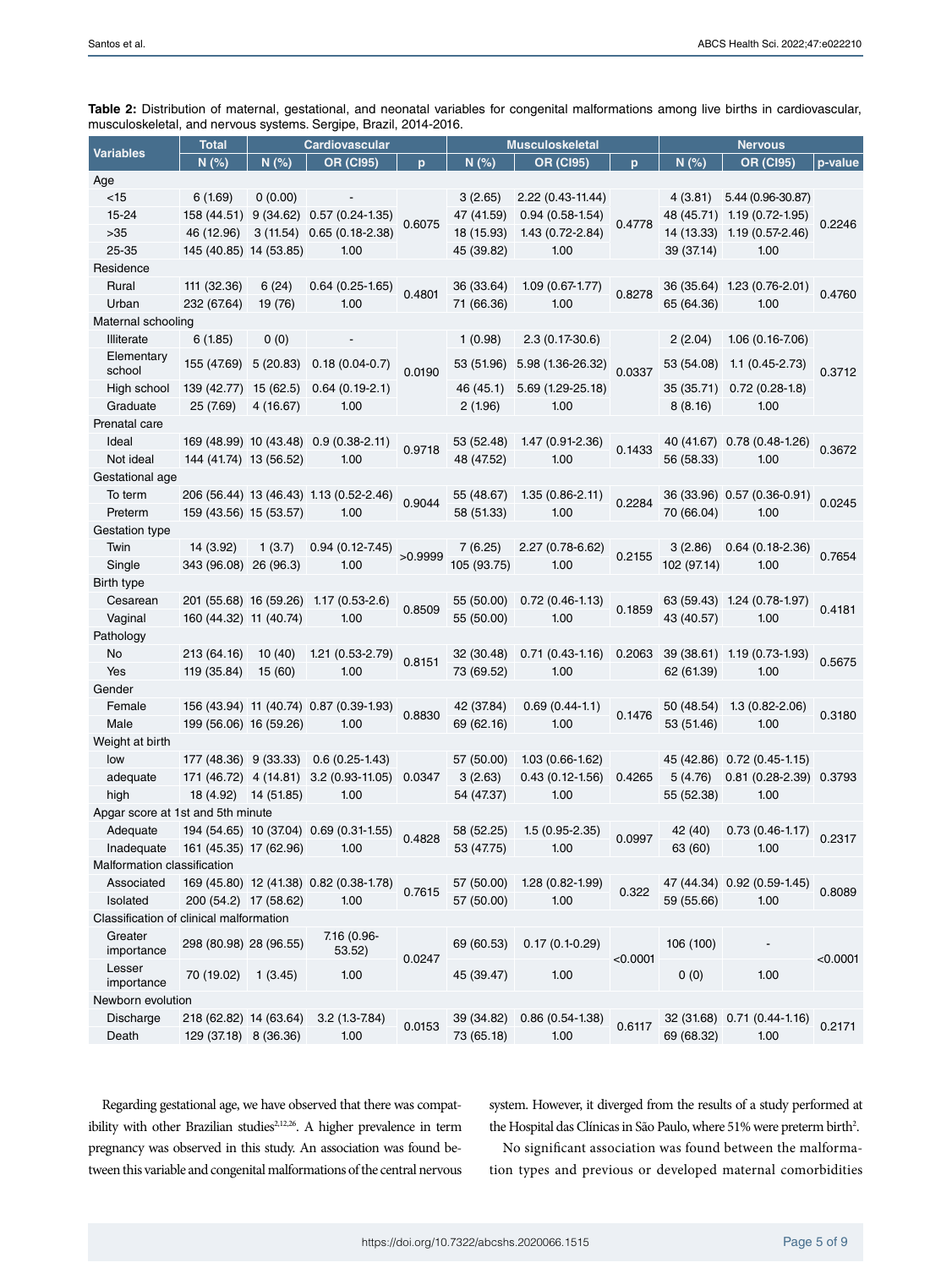**Table 3:** Distribution of maternal, gestational, and neonatal variables for congenital malformations among live births in reproductive, urinary, and gastrointestinal systems. Sergipe, Brazil, 2014-2016.

|                                         | Reproductive |                      |          | <b>Urinary</b> |                             |         | <b>Gastrointestinal</b> |                     |         |
|-----------------------------------------|--------------|----------------------|----------|----------------|-----------------------------|---------|-------------------------|---------------------|---------|
| <b>Variables</b>                        | N(%)         | <b>OR (CI95)</b>     | P-value  | N(%)           | <b>OR (CI95)</b>            | P-value | N(%)                    | <b>OR (CI95)</b>    | p-value |
| Age                                     |              |                      |          |                |                             |         |                         |                     |         |
| $<$ 15                                  | 0(0.00)      |                      |          | 0(0.00)        |                             |         | 0(0.00)                 |                     |         |
| 15-24                                   | 10 (37.04)   | $0.69(0.29-1.62)$    | 0.7815   | 7(33.33)       | $0.47(0.18-1.21)$           | 0.2706  | 10 (83.33)              | 4.83 (1.04-22.43)   | 0.0704  |
| $>35$                                   | 4 (14.81)    | $0.97(0.30-3.13)$    |          | 1(4.76)        | $0.23(0.03-1.77)$           |         | 0(0.00)                 |                     |         |
| 25-35                                   | 13 (48.15)   | 1.00                 |          | 13 (61.90)     | 1.00                        |         | 2(16.67)                | 1.00                |         |
| Residence                               |              |                      |          |                |                             |         |                         |                     |         |
| Rural                                   | 10 (37.04)   | $1.25(0.55-2.83)$    | 0.7439   | 8(38.1)        | $1.31(0.53-3.25)$           | 0.7347  | 3 (25)                  | $0.69(0.18-2.59)$   | 0.7579  |
| Urban                                   | 17 (62.96)   | 1.00                 |          | 13 (61.9)      | 1.00                        |         | 9(75)                   | 1.00                |         |
| Maternal schooling                      |              |                      |          |                |                             |         |                         |                     |         |
| Illiterate                              | 1(4.17)      | $1.47(0.12 - 17.21)$ |          | 0(0)           |                             |         | 0(0)                    |                     |         |
| Elementary<br>school                    | 14 (58.33)   | $0.73(0.19-2.74)$    | 0.1400   | 8 (44.44)      | 1.31 (0.16-10.92)           | 0.9500  | 5 (41.67)               | $0.38(0.07-2.09)$   | 0.5352  |
| High school                             | 6(25)        | $0.33(0.08-1.42)$    |          | 9(50)          | 1.66 (0.2-13.72)            |         | 5 (41.67)               | $0.43(0.08-2.35)$   |         |
| Graduated                               | 3(12.5)      | 1.00                 |          | 1(5.56)        | 1.00                        |         | 2 (16.67)               | 1.00                |         |
| Prenatal care                           |              |                      |          |                |                             |         |                         |                     |         |
| Ideal                                   | 10(40)       | $0.77(0.33 - 1.76)$  |          | 9(45)          | $0.96(0.39-2.38)$           |         | 7 (63.64)               | 2.11 (0.6-7.35)     |         |
| Not ideal                               | 15 (60)      | 1.00                 | 0.6752   | 11(55)         | 1.00                        | >0.9999 | 4(36.36)                | 1.00                | 0.3565  |
| Gestational age                         |              |                      |          |                |                             |         |                         |                     |         |
| To term                                 | 13 (46.43)   | 1.13 (0.52-2.46)     |          | 11 (52.38)     | $1.46(0.6-3.52)$            |         | 4 (33.33)               | $0.64(0.19-2.16)$   |         |
| Preterm                                 | 15 (53.57)   | 1.00                 | 0.9044   | 10 (47.62)     | 1.00                        | 0.5399  | 8(66.67)                | 1.00                | 0.5628  |
| Gestation type                          |              |                      |          |                |                             |         |                         |                     |         |
| Twin                                    | 1(3.7)       | 0.94 (0.2-7.45)      |          | 1(5)           | 1.31 (0.16-10.56)           |         | 0(0)                    |                     | >0.9999 |
| Single                                  | 26 (96.3)    | 1.00                 | >0.9999  | 19 (95)        | 1.00                        | 0.5607  | 13 (100)                | 1.00                |         |
| Birth type                              |              |                      |          |                |                             |         |                         |                     |         |
| Cesarean                                | 20 (74.07)   | $2.42(0.99-5.6)$     | 0.0720   | 15 (75)        | 2.5 (0.89-7.03)             |         | 10 (76.92)              | 2.74 (0.74-10.13)   |         |
| Vaginal                                 | 7(25.93)     | 1.00                 |          | 5(25)          | 1.00                        | 0.1192  | 3(23.08)                | 1.00                | 0.1571  |
| Pathology                               |              |                      |          |                |                             |         |                         |                     |         |
| No                                      | 12 (48)      | 1.73 (0.76-3.91)     | 0.2708   | 10(50)         | 1.86 (0.75-4.61)            | 0.2621  | 2(18.18)                | $0.39(0.08-1.82)$   | 0.3393  |
| Yes                                     | 13 (52)      | 1.00                 |          | 10(50)         | 1.00                        |         | 9(81.82)                | 1.00                |         |
| Gender                                  |              |                      |          |                |                             |         |                         |                     |         |
| Female                                  | 0(0)         |                      | < 0.0001 | 1(5.56)        | $0.07(0.01-0.52)$           | 0.0004  | 7 (58.33)               | 1.82 (0.57-5.86)    | 0.4679  |
| Male                                    | 22 (100)     | 1.00                 |          | 17 (94.44)     | 1.00                        |         | 5 (41.67)               | 1.00                |         |
| Weight at birth                         |              |                      |          |                |                             |         |                         |                     |         |
| low                                     | 15 (53.57)   | $1.23(0.56-2.7)$     |          | 12 (57.14)     | 1.48 (0,59-3,72)            |         | 8 (61.54)               | $1.98(0.58 - 6.69)$ |         |
| adequate                                | 1(3.57)      | $0.78(0.1-6.37)$     | 0.8881   | 1(4.76)        | $1.2(0.14-10.17)$           | 0.6370  | 1(7.69)                 | 2.46 (0.26-23.24)   | 0.3498  |
| high                                    | 12 (42.86)   | 1.00                 |          | 8(38.1)        | 1.00                        |         | 4(30.77)                | 1.00                |         |
| Apgar score at 1st and 5th minute       |              |                      |          |                |                             |         |                         |                     |         |
| Adequate                                | 13 (46.43)   | 1.05 (0.48-2.27)     | >0.9999  | 9(42.86)       | $0.9(0.37-2.19)$            | 0.9914  | 7 (53.85)               | 1.42 (0.47-4.33)    | 0.7316  |
| Inadequate                              | 15 (53.57)   | 1.00                 |          | 12 (57.14)     | 1.00                        |         | 6(46.15)                | 1.00                |         |
| Malformation classification             |              |                      |          |                |                             |         |                         |                     |         |
| Associated                              | 10(35.71)    | $0.64(0.29-1.42)$    | 0.3592   | 4 (19.05)      | $0.26(0.09-0.79)$           | 0.0125  | 5(38.46)                | $0.73(0.23-2.28)$   | 0.7970  |
| Isolated                                | 18 (64.29)   | 1.00                 |          | 17 (80.95)     | 1.00                        |         | 8 (61.54)               | 1.00                |         |
| Classification of clinical malformation |              |                      |          |                |                             |         |                         |                     |         |
| Greater<br>importance                   | 15 (53.57)   | $0.23(0.1-0.51)$     | 0.0003   |                | 10 (47.62) 0.19 (0.08-0.46) | 0.0002  | 13 (100)                |                     | 0.1405  |
| Lesser<br>importance                    | 13 (46.43)   | 1.00                 |          | 11 (52.38)     | 1.00                        |         | 0(0)                    | 1.00                |         |
| Newborn evolution                       |              |                      |          |                |                             |         |                         |                     |         |
| Discharge                               | 5(18.52)     | $0.36(0.13-0.97)$    | 0.0599   | 5(23.81)       | $0.51(0.18-1.42)$           | 0.2825  | 5(50)                   | 1.72 (0.49-6.05)    | 0.6034  |
| Death                                   | 22 (81.48)   | 1.00                 |          | 16 (76.19)     | 1.00                        |         | 5(50)                   | 1.00                |         |

during pregnancy. However, maternal diseases are known to be predisposing factors and may increase the risk of deformities<sup>9</sup>. The analysis of the number of prenatal consultations reveals that 48.9% of women attended the six minimum consultations recommended by the Brazilian Ministry of Health for the follow-up of gestation risk. Nevertheless, these data show a high association of not-ideal prenatal care (41.74%) and the presence of congenital malformations. In high-risk pregnancies, the adequate number of consultations is relative for each case and depends on the risk in question<sup>27</sup>. However, these results could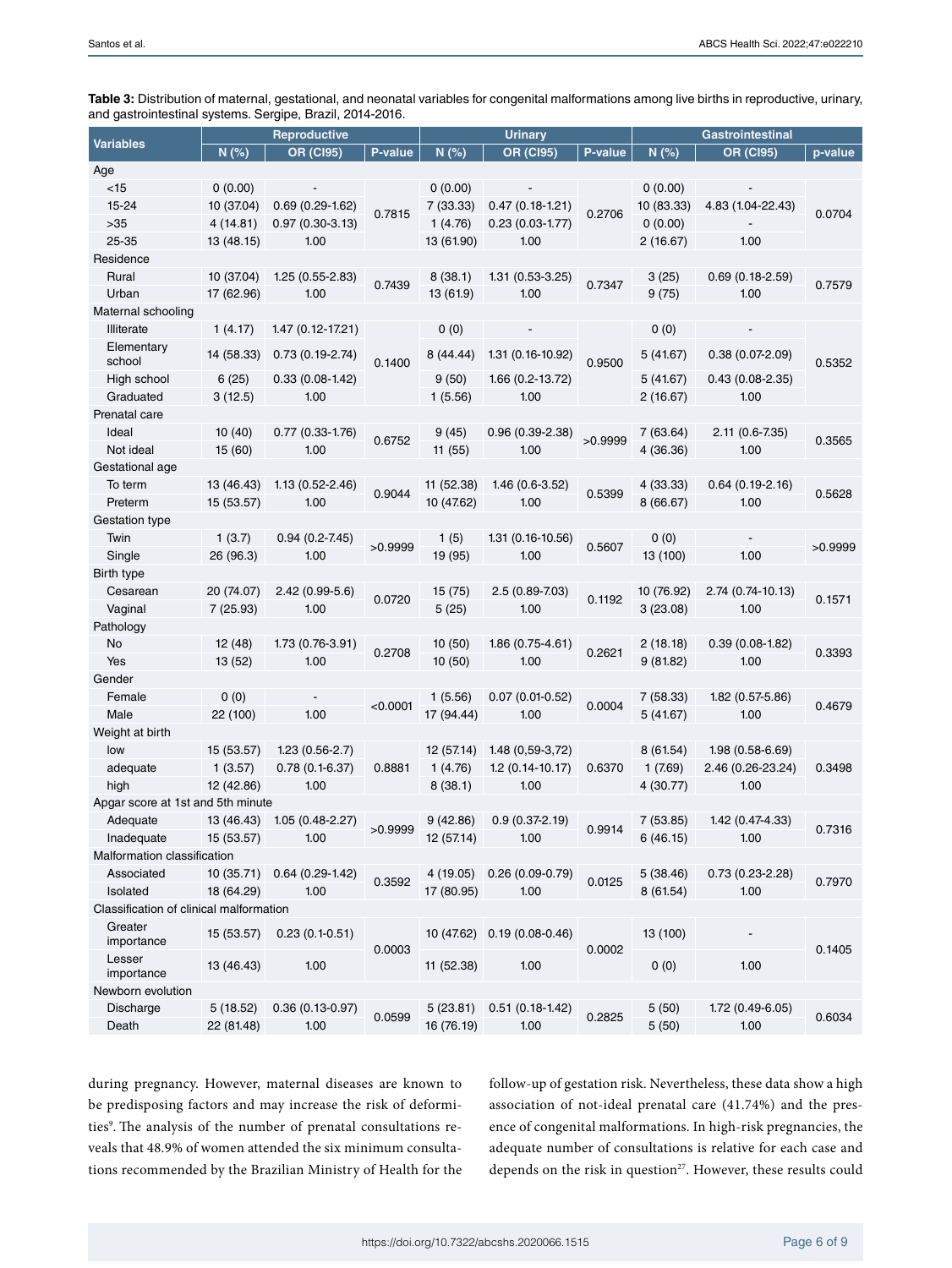|                                                                                           | Cleft lip and palate |                            |         | <b>Multiple malformations</b> |                                |          | <b>Chromosomal anomaly</b> |                                 |          |
|-------------------------------------------------------------------------------------------|----------------------|----------------------------|---------|-------------------------------|--------------------------------|----------|----------------------------|---------------------------------|----------|
| <b>Variables</b>                                                                          | N(%)                 | <b>OR (CI95)</b>           | P-value | N(%)                          | <b>OR (CI95)</b>               | P-value  | N(%)                       | <b>OR (CI95)</b>                | p-value  |
| Age                                                                                       |                      |                            |         |                               |                                |          |                            |                                 |          |
| $<$ 15                                                                                    | 1(7.14)              | 5.60 (0.55-57.27)          |         | 0(0.00)                       |                                |          | 0(0.00)                    |                                 |          |
| 15-24                                                                                     | 6(42.86)             | 1.11 (0.33-3.70)           | 0.3489  | 13 (56.52)                    | 1.54 (0.62-3.82)               | 0.7327   | 20 (40.00)                 | 1.02 (0.52-2.02)                |          |
| >35                                                                                       | 2(14.29)             | 1.27 (0.24-6.79)           |         | 2(8.70)                       | $0.78(0.16-3.80)$              |          | 12 (24.00)                 | 2.49 (1.09-5.67)                | 0.1088   |
| 25-35                                                                                     | 5(35.71)             | 1.00                       |         | 8 (34.78)                     | 1.00                           |          | 18 (36.00)                 | 1.00                            |          |
| Residence                                                                                 |                      |                            |         |                               |                                |          |                            |                                 |          |
| Rural                                                                                     | 1(7.14)              | $0.15(0.02 - 1.19)$        |         | 8 (34.78)                     | $1.12(0.46 - 2.73)$            |          | 17 (36.96)                 | 1.27 (0.66-2.42)                |          |
| Urban                                                                                     | 13 (92.86)           | 1.00                       | 0.0423  | 15 (65.22)                    | 1.00                           | 0.9791   | 29 (63.04)                 | 1.00                            | 0.5847   |
| Maternal schooling                                                                        |                      |                            |         |                               |                                |          |                            |                                 |          |
| Illiterate                                                                                | 1(7.14)              | 4.8 (0.26-90.3)            |         | 0(0)                          |                                |          | 1(2.33)                    | $1.05(0.1-11.56)$               |          |
| Elementary school                                                                         | 6(42.86)             | $0.97(0.11-8.38)$          |         | 13 (61.9)                     | 2.2 (0.27-17.58)               |          | 17 (39.53)                 | $0.65(0.2-2.11)$                |          |
| High school                                                                               | 6 (42.86)            | $1.08(0.12-9.4)$           | 0.3900  | 7 (33.33)                     | 1.27 (0.15-10.82)              | 0.7143   | 21 (48.84)                 | $0.93(0.29-3)$                  | 0.5818   |
| Graduate                                                                                  | 1(7.14)              | 1.00                       |         | 1(4.76)                       | 1.00                           |          | 4(9.3)                     | 1.00                            |          |
| Prenatal care                                                                             |                      |                            |         |                               |                                |          |                            |                                 |          |
| Ideal                                                                                     | 4 (30.77)            | $0.51(0.15-1.69)$          |         | 9(60)                         | 1.81 (0.63-5.22)               |          | 19 (46.34)                 | $1.02(0.53-1.96)$               |          |
| Not ideal                                                                                 | 9(69.23)             | 1.00                       | 0.3951  | 6(40)                         | 1.00                           | 0.3959   | 22 (53.66)                 | 1.00                            | >0.9999  |
| Gestational age                                                                           |                      |                            |         |                               |                                |          |                            |                                 |          |
| To term                                                                                   |                      | 5 (35.71) 0.71 (0.23-2.16) |         | 15 (65.22)                    | 2.58 (1.06-6.24)               |          | 26 (49.06)                 | $1.3(0.72 - 2.32)$              |          |
| Preterm                                                                                   | 9(64.29)             | 1.00                       | 0.7421  | 8 (34.78)                     | 1.00                           | 0.0516   | 27 (50.94)                 | 1.00                            | 0.4698   |
| Gestation type                                                                            |                      |                            |         |                               |                                |          |                            |                                 |          |
| Twin                                                                                      | 0(0)                 |                            |         | 2(8.7)                        | 2.56 (0.54-12.17)              |          | 1(1.96)                    | $0.45(0.06-3.52)$               |          |
| Single                                                                                    | 14 (100)             | 1.00                       | >0.9999 | 21 (91.3)                     | 1.00                           | 0.2256   | 50 (98.04)                 | 1.00                            | 0.7021   |
| Birth type                                                                                |                      |                            |         |                               |                                |          |                            |                                 |          |
| Cesarean                                                                                  | 6(42.86)             | $0.58(0.2-1.72)$           |         | 13 (56.52)                    | 1.04 (0.44-2.43)               |          | 29 (54.72)                 | $0.96(0.53 - 1.72)$             |          |
| Vaginal                                                                                   | 8(57.14)             | 1.00                       | 0.4773  | 10 (43.48)                    | 1.00                           | >0.9999  | 24 (45.28)                 | 1.00                            | 0.9977   |
| Pathology                                                                                 |                      |                            |         |                               |                                |          |                            |                                 |          |
| No                                                                                        | 2(14.29)             | $0.29(0.06-1.3)$           |         | 4 (17.39)                     | $0.36(0.12-1.07)$              |          | 13 (29.55)                 | $0.72(0.36-1.44)$               |          |
| Yes                                                                                       | 12 (85.71)           | 1.00                       | 0.0961  | 19 (82.61)                    | 1.00                           | 0.0707   | 31 (70.45)                 | 1.00                            | 0.4433   |
| Gender                                                                                    |                      |                            |         |                               |                                |          |                            |                                 |          |
| Female                                                                                    | 5(35.71)             | $0.7(0.23-2.13)$           |         | 10 (47.62)                    | 1.17 (0.48-2.83)               |          | 22 (42.31)                 | $0.92(0.51-1.68)$               |          |
| Male                                                                                      | 9(64.29)             | 1.00                       | 0.7201  | 11 (52.38)                    | 1.00                           | 0.9019   | 30 (57.69)                 | 1.00                            | 0.9155   |
| Weight at birth                                                                           |                      |                            |         |                               |                                |          |                            |                                 |          |
| low                                                                                       | 5(35.71)             | $0.52(0.17-1.59)$          |         | 16 (72.73)                    | 2.73 (1.04-7.16)               |          | 26 (49.06)                 | $0.96(0.53-1.73)$               |          |
|                                                                                           | 0(0)                 |                            | 0.4347  | 0(0)                          |                                | 0.0648   | 1(1.89)                    | $0.33(0.04 - 2.57)$             | 0.6752   |
| adequate<br>high                                                                          | 9(64.29)             | 1.00                       |         |                               | 1.00                           |          | 26 (49.06)                 | 1.00                            |          |
| Apgar score at 1st and 5 <sup>th</sup> minute                                             |                      |                            |         | 6(27.27)                      |                                |          |                            |                                 |          |
| Adequate                                                                                  |                      |                            |         |                               |                                |          |                            |                                 |          |
|                                                                                           | 8 (57.14)            | 1.64 (0.56-4.82)           | 0.5285  | 14 (87.5)                     | 9.14 (2.05-40.86)              | 0.0005   | 30 (57.69)                 | 1.79 (0.99-3.25)                | 0.0744   |
| Inadequate                                                                                | 6(42.86)             | 1.00                       |         | 2(12.5)                       | 1.00                           |          | 22 (42.31)                 | 1.00                            |          |
| Malformation classification                                                               |                      |                            |         |                               |                                |          |                            |                                 |          |
| Associated                                                                                |                      | 9 (64.29) 2.19 (0.72-6.68) | 0.2535  |                               | 22 (95.65) 29.78 (3.97-223.46) | < 0.0001 |                            | 51 (96.23) 42.79 (10.23-178.99) | < 0.0001 |
| Isolated                                                                                  | 5 (35.71)            | 1.00                       |         | 1(4.35)                       | 1.00                           |          | 2(3.77)                    | 1.00                            |          |
| Classification of clinical malformation<br>Greater importance 12 (85.71) 1.43 (0.31-6.52) |                      |                            |         |                               |                                |          |                            |                                 |          |
|                                                                                           |                      |                            | >0.9999 | 23 (100)                      |                                | 0.0113   |                            | 51 (98.08) 14.25 (1.93-104.96)  | 0.0002   |
| Lesser importance                                                                         | 2(14.29)             | 1.00                       |         | 0(0)                          | 1.00                           |          | 1(1.92)                    | 1.00                            |          |
| Newborn evolution                                                                         |                      |                            |         |                               |                                |          |                            |                                 |          |
| Discharge                                                                                 | 7(50)                | 1.73 (0.59-5.05)           | 0.4646  | 19 (82.61)                    | 9.24 (3.07-27.83)              | < 0.0001 | 29 (58)                    | 2.72 (1.48-5.01)                | 0.0017   |
| Death                                                                                     | 7(50)                | 1.00                       |         | 4 (17.39)                     | 1.00                           |          | 21 (42)                    | 1.00                            |          |

**Table 4:** Distribution of maternal, gestational, and neonatal variables for congenital malformations among live births (cleft lip and palate, multiple malformations, and chromosomal anomaly). Sergipe, Brazil, 2014-2016.

demonstrate the importance of maternal care for the birth of healthy babies.

In São Paulo, a significant association was found between mortality and the presence of congenital malformations, corresponding to 24% of deaths. When correlating this variable with congenital anomalies, there was only a significant difference with cardiac

malformations<sup>2</sup>. This result was similar to those described in our study, where mortality corresponded to 36.6%. The chance of mortality was 3.2 times higher for babies with an abnormality of the circulatory system, 2.7 times higher for those with any genetic malformation, and 9.24 times higher for those with multiple malformations. These results point to a worse prognosis when heart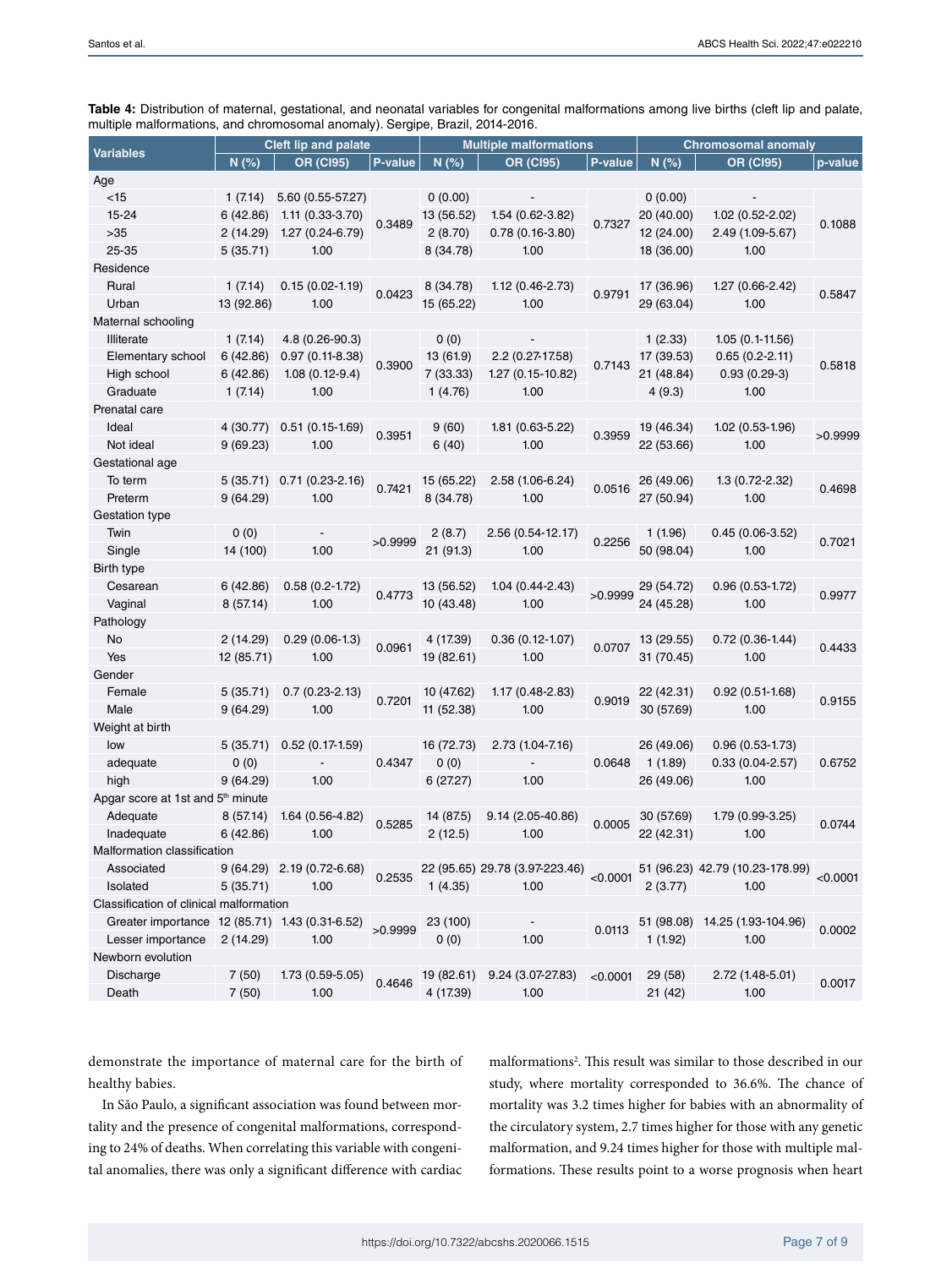diseases occur, as well as multiple malformations, which are of greater clinical importance.

Among the neonates diagnosed with a congenital anomaly in a study in São Paulo, 52.63% presented isolated malformations and 92% presented major malformations<sup>2</sup>. We have observed similar results, with 54.2% being described as isolated, and most of the malformations (80.98%) being classified as of major clinical importance. This is an important result because it shows that most of the malformations observed in this study presented a very negative outcome for newborns. The predominance of the most important clinical anomalies in this study was justified by the high prevalence of abnormalities of the central nervous system, together with cardiovascular malformations and multiple malformations.

Most live births had a low birth weight, which was similar to a study in São Paulo, where 44% of newborns also presented low birth weight<sup>2</sup>. Congenital malformations could be involved in the genesis of low birth weight, thus demonstrating the association between the presence of congenital anomalies and low birth weight<sup>28</sup>.

The study presented significant data on the prevalence and risk factors of malformations in the state of Sergipe; it is important to highlight the limitations related to missing or ignored information in medical records, especially with the declaration of live births. However, the study presents some important maternal risk factors of congenital malformations, such as the number of prenatal consultations, education, and gestational age, which suggests that improvements on maternal prenatal care and socioeconomic variables are important to decrease the number of malformations cases in Brazil.

### **REFERENCES**

- 1. Calone A, Madi JM, Araújo BF, Zatti H, Madi SRC, Lorencetti J, *et al.* Malformações congênitas: aspectos maternos e perinatais. Rev AMRIGS. 2009;53(3):226-30.
- 2. Pimenta MS, Calil VMLT, Krebs VLJ. Perfil das malformações congênitas no berçário anexo à maternidade do Hospital das Clínicas da Universidade de São Paulo. Rev Med. 2010;89(1):50-6.

<https://doi.org/10.11606/issn.1679-9836.v89i1p50-56>

- 3. Mazzu-Nascimento T, Melo DG, Morbioli GG, Carrilho E, Vianna FSL, Silva AA, Schuler-Faccini L. Teratogens: a public health issue – a Brazilian overview. Genet Mol Biol. 2017;40(2):387-97. <https://dx.doi.org/10.1590/1678-4685-gmb-2016-0179>
- 4. Centers for Disease Control and Prevention (CDC). Infant Death. Linked Birth/Infant Death Records Data Summary: 1995-2018. Available from:<https://wonder.cdc.gov/wonder/help/lbd.html>
- 5. Brasil. Ministério da Saúde. Secretaria de Vigilância em Saúde. Departamento de Vigilância de Doenças e Agravos Não Transmissíveis e Promoção da Saúde. Saúde Brasil 2015/2016: uma análise da situação de saúde e da epidemia pelo vírus Zika e por outras doenças transmitidas pelo Aedes aegypti. Ministério da Saúde, 2017.
- 6. DeSilva M, Munoz FM, Mcmillan M, Kawai AT, Marshall H, Macartney KK, et al. Congenital anomalies: Case definition and guidelines for data collection, analysis, and presentation of immunization safety data. Vaccine. 2016;34(49):6015-26. <https://doi.org/10.1016/j.vaccine.2016.03.047>
- 7. Brent RL. The cause and prevention of human birth defects: What have we learned in the past 50 years? Congenit Anom (Kyoto). 2001;41:3-21.
- 8. Siedersberger Neto P, Zhang L, Nicoletti D, Barth FM. Mortalidade infantil por malformações congênitas no Brasil, 1996-2008. Rev AMRIGS. 2012;56(2):129-32.
- 9. Abdou MSM, Sherif AAR, Wahdan IMH, Ashour KSED. Pattern and risk factors of congenital anomalies in a pediatric university hospital, Alexandria, Egypt. J Egypt Public Health Assoc. 2019;94(1):3. <https://doi.org/10.1186/s42506-018-0004-3>
- 10. Brito VRS, Sousa FS, Gadelha FH, Souto RQ, Rego ARF, França ISX. Malformações congênitas e fatores de risco materno em Campina Grande–Paraíba. Rev Rene. 2010;11(2):27-36.
- 11. Horovitz DDG, Cardoso MHCA, Llerena Jr. JC, Mattos RA. Atenção aos defeitos congênitos no Brasil: características do atendimento e propostas para formulação de políticas públicas em genética clínica. Cad Saude Publica. 2006;22(12):2599-609. <http://dx.doi.org/10.1590/S0102-311X2006001200010>
- 12. Menezes MO, Santos JC, Oliveira PG, Prado LOM. Prevalência de malformações congênitas em uma maternidade referência para gestação de alto risco na cidade de Aracaju-SE. Cad Grad Cienc Biol Saude UNIT. 2016;3(3):209-20.
- 13. Porto RLS. Malformações congênitas do sistema nervoso central em maternidade de alto risco [dissertation]. [Aracaju]: Universidade Tiradentes; 2014.
- 14. Fisher RA. On the Interpretation of  $χ$ 2 from contingency tables, and the calculation of P. J Royal Stat Soc. 1922;85(1):87-94. <https://doi.org/10.2307/2340521>
- 15. Pearson K. X. On the criterion that a given system of deviations from the probable in the case of a correlated system of variables is such that it can be reasonably supposed to have arisen from random sampling. J London, Edinburgh, Dublin Philosop Magaz J Sci. 1900;50(302):157-75. <https://doi.org/10.1080/14786440009463897>
- 16. Oliveira Filho PF. Epidemiologia e bioestatística: fundamentos para a leitura crítica. Rio de Janeiro: Rubio, 2015.
- 17. Fontoura FC, Cardoso MVLML. Associação das malformações congênitas com variáveis neonatais e maternas em unidades neonatais numa cidade do nordeste brasileiro. Texto Contexto Enferm. 2014;23(4):907-14. <https://doi.org/10.1590/0104-07072014002320013>
- 18. Reis AT, Santos RS, Mendes TAR. Prevalência de malformações congênitas no município do Rio de Janeiro, Brasil, entre 2000 e 2006. Rev Enferm UERJ. 2011;19(3):364-8.
- 19. Rodrigues LS, Lima RHS, Costa LC, Batista RFL. Características das crianças nascidas com malformações congênitas no município de São Luís, Maranhão, 2002-2011. Epidemiol Serv Saude. 2014;23(2):295-304. <http://doi.org/10.5123/S1679-49742014000200011>